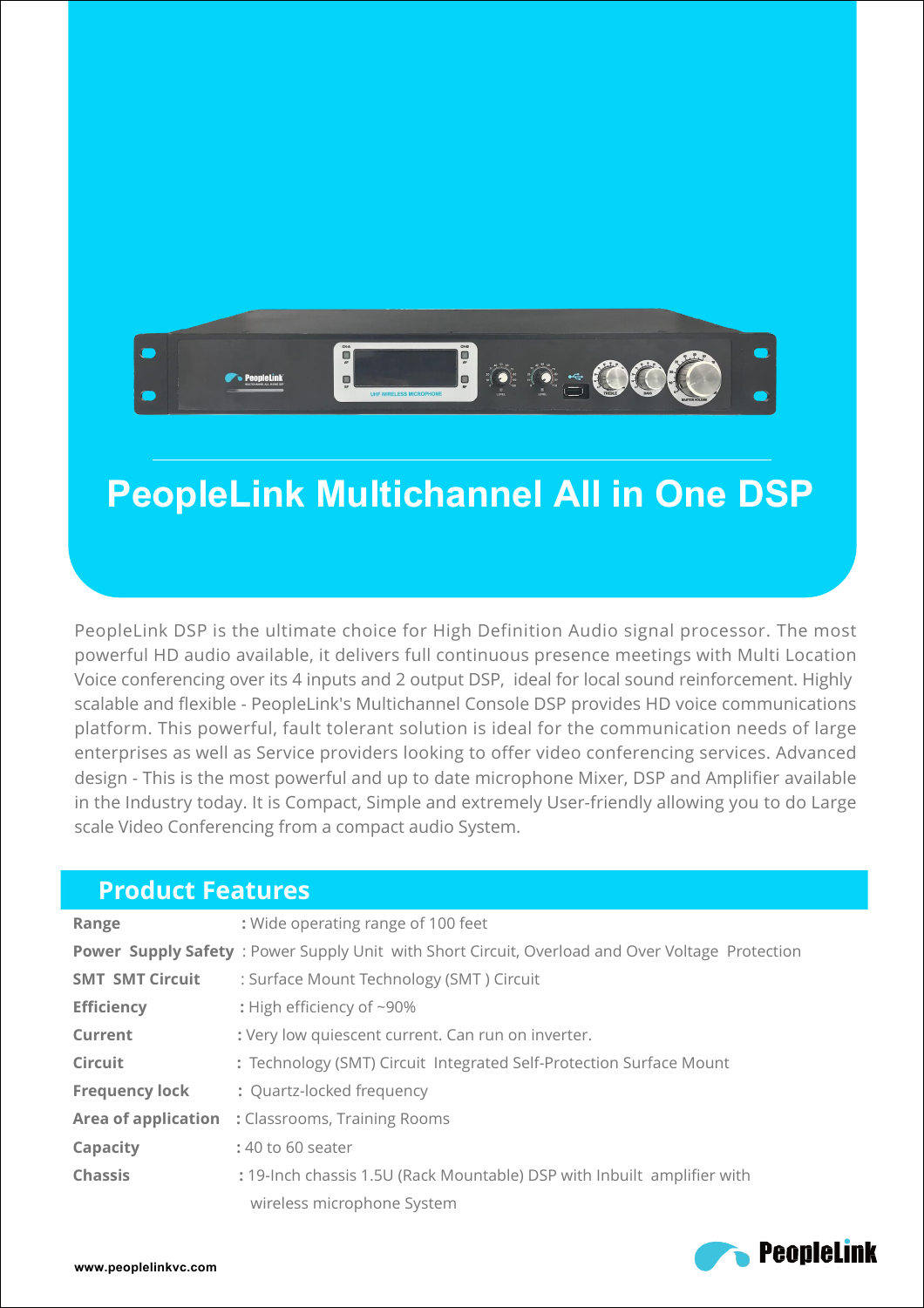#### **PeopleLink Multichannel All in One DSP**

# Specifications

### **WIRELESS MICROPHONE SYSTEM**

| <b>Frequency type</b>                | : Quartz locked frequency                                                     |
|--------------------------------------|-------------------------------------------------------------------------------|
| <b>Operating Range</b>               | : 100 Feet                                                                    |
| <b>Microphone Options</b>            | : 2 x Handheld/ 1 Handheld +1 Lapel / 2 x Lapel                               |
| Frequencies                          | : 5 non interfering frequencies available                                     |
| Antennas                             | : Soft, Flexible rubberised antennas                                          |
| Output                               | : Balanced Phoenix and Mixed Unbalanced 1/4" Outputs                          |
| <b>LCD Display</b>                   | : Frequency, Group, Antenna & Channel is displayed on the LCD in the receiver |
| <b>Gain Control</b>                  | : Separate gain controls for both the channels                                |
| <b>Microphone Frequency Response</b> | : 80 Hz-18KHz                                                                 |
| Microphone Type                      | : UHF                                                                         |

### **AMPLIFIER**

### **DIGITAL SIGNAL PROCESSOR**

| Power output @ 8 ohms     | : 2 X50W, Vcc= 24V DC | <b>Frequency Range</b>             | $:$ 30 Hz. to 16 KHz. |
|---------------------------|-----------------------|------------------------------------|-----------------------|
| Minimum impedance         | : 8 ohms @50W         | <b>Automatic Echo Cancellation</b> | : Yes                 |
| <b>Frequency response</b> | : 20 Hz-20,000Hz      | <b>Automatic Gain Control</b>      | : Yes                 |
| Operating supply voltage  | $:8$ V to 24 V        | <b>Dynamic Noise Reduction</b>     | : Yes                 |
| <b>Type</b>               | : Class D (Digital)   | <b>Noise Supression</b>            | : Yes                 |
|                           |                       | <b>Full Duplex</b>                 | : Yes                 |

#### **INTERFACE**

| Input                               | : Built-In 1 x Handheld, 1 x Lapel Microphone    |
|-------------------------------------|--------------------------------------------------|
| <b>Unbalanced MIC input</b>         | : 1x 6.5mm phono jack with gain controlle        |
| Balanced 48v/12v phantom MIC inputs | : 1x Phoenix ports with separate gain controller |
| Line input                          | $: 1 \times 2RCA$                                |
| <b>Line Output</b>                  | $: 1 \times 2RCA$                                |
| USB Interface for PC connectivity   | $: 1 \times$ USB 2.0                             |
| RS-232 for controlling              | : 1x RS-232 audio controlling                    |